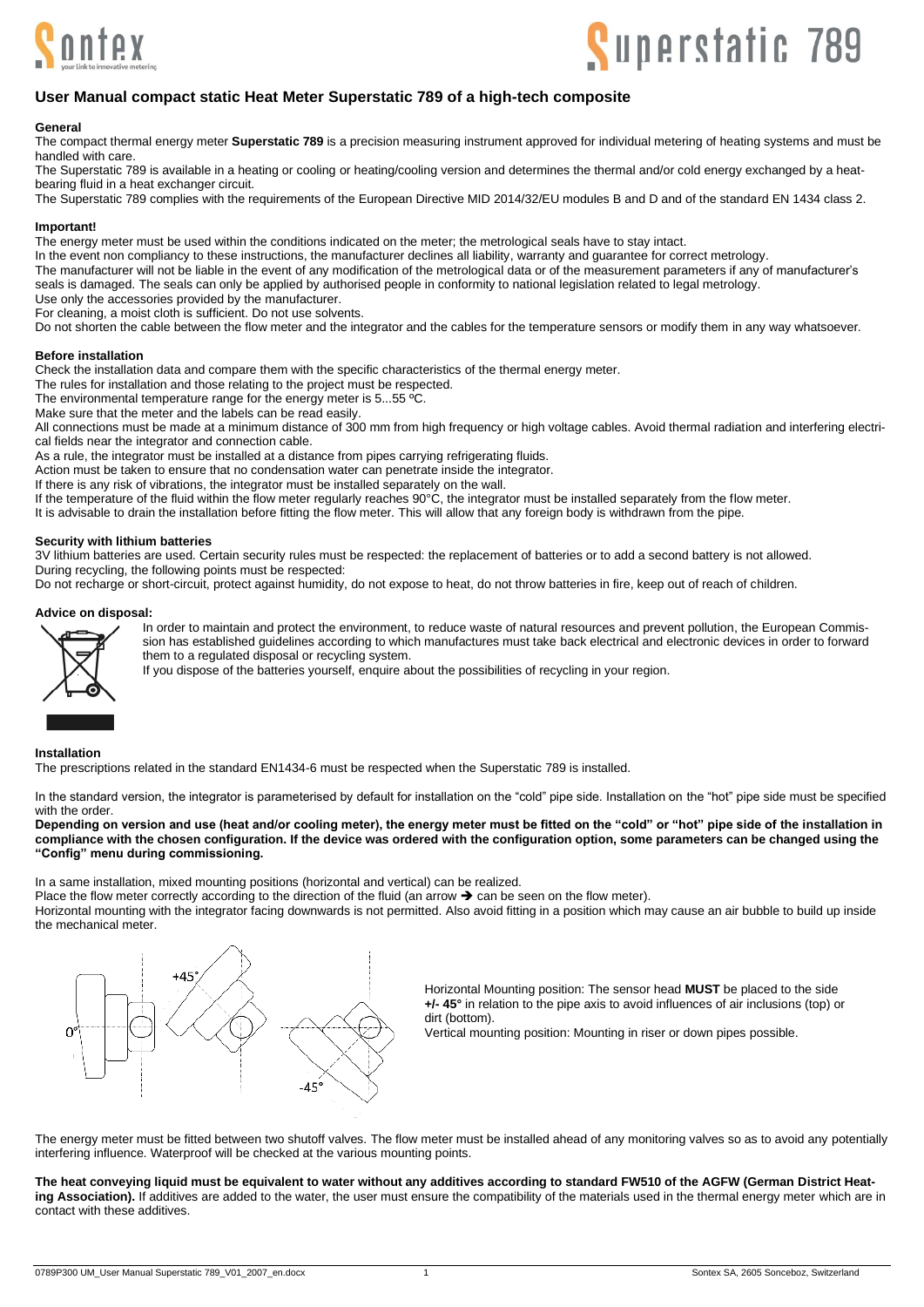

# **Superstatic 789**

#### **Mounting of the integrator for a cooling application**

Only the flow meter can be fully isolated. **Separate the integrator from the flow meter** and fix using the wall support aid

It is recommended to separate the integrator from the flow meter and installed at a sufficient distance from the flow meter if:

- The meter has to be installed in a confined space
- The meter is in connection with mounting in condensing environments
- To prolong the battery life time

The pipes are generally free from air before the installation is brought into service. Follow the insulation instructions for cooling installations. Final commissioning must be performed and documented.

## **After mounting and before commissioning purge system > 10 min at qp to avoid air bubbles.**

#### **Wall-mounting of the integrator**

The integrator can be separated from the flow meter and fixed against a wall using the wall fixture supplied with the energy meter. If possible, install the wall fixing component above the flow meter.

The wall fixing component, together with a double-sided adhesive tab, is delivered with the Superstatic 789 (Figure 1).

The wall fixing component can also be screwed on to the wall (screws are not supplied).

To separate the integrator from the flow meter press laterally with one hand on the two locking buttons, while pulling the integrator upwards (Figure 2). Fix the integrator onto the wall fixing component taking care not to jam the cable which connects the integrator to the flow meter and stick the adhesive tab behind the wall component. Secure the assembly to the wall (Figure 3).



To remove the integrator from the wall support, it will be sufficient to press laterally on the two locking buttons while pulling the assembly towards you. Rewind the connection cable at the position provided for this purpose on the flow meter (1) and re-insert the integrator (2).



#### **Mounting of the temperature sensors**

The temperature sensor in the flow meter has a colourless marking.

The temperature sensor with the orange mark indicates that the sensor must be mounted in the pipe "opposite" to the Superstatic 789.

Example: If the flow meter is installed on the warm side (Hot Pipe), the temperature sensor with the orange mark will be mounted in the cold side (Cold Pipe).

The Superstatic 789 is delivered with temperature sensors having a cable length of 1.5 m. The temperature sensors form a sub-assembly with the integrator. The temperature sensor cables must be neither shortened nor lengthened. The temperatures of use displayed on the label must be respected.

A temperature sensor may be fitted directly in the Superstatic 789 flow meter. The temperature sensors will preferably be fitted directly, in other words one temperature sensor will be fitted in the flow meter while the other sensor will be installed on the other side of the heat exchanging circuit.



- 1. Check whether the O-ring is in the 3rd groove (arrow).<br>2. If not push the O-ring into the corresponding groove
- If not, push the O-ring into the corresponding groove.
- 3. Push the screw connection up to the O-ring.
- 4. Insert the temperature sensor into the tube fitting.<br>5. As soon as the O-ring is in contact with the thread
	- As soon as the O-ring is in contact with the thread, screw in the temperature sensor by hand up to the stop.
- 6. Then tighten with a maximum tightening torque of 1.4 Nm (corresponds to approx. one **½ turn**).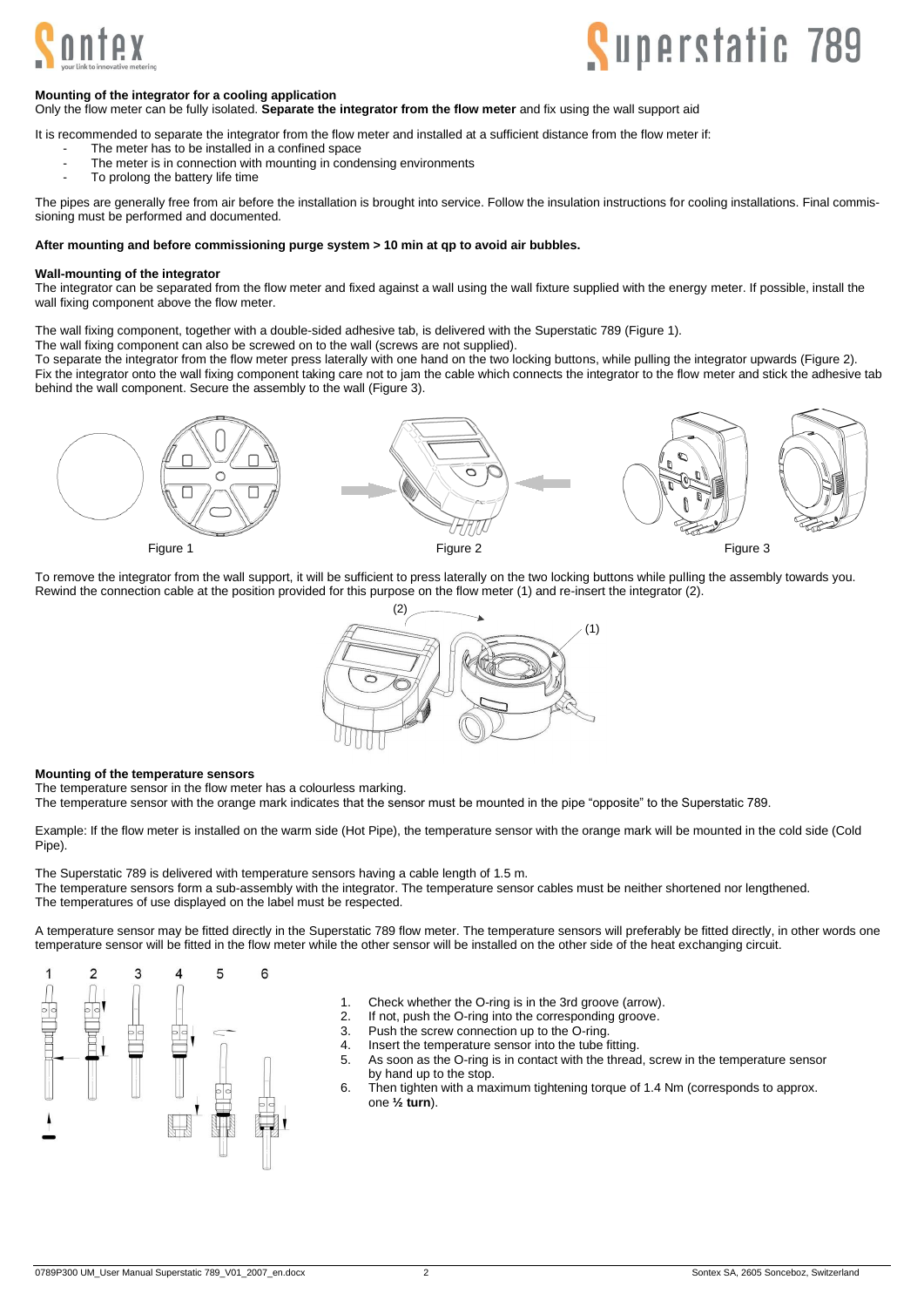



When sensor pockets are employed, these must be used specifically for the two temperature sensors and must correspond to the list set out below.

Asymmetrical mounting is also possible. In that case the temperature sensor having a cable marked with orange will be fitted in the other side of the heat exchanging circuit in a sensor pocket defined according to the table set out below.

To guarantee accuracy in this type of use, the following condition must be respected: at a flow rate < 100 l/h, the temperature difference has to be equal or larger then 6K,  $\Delta T_{min} \geq 6$  K.

Make sure that the sensors are mounted until they stall with the bottom of the sensor pocket.

#### **Sensor pockets list**

| Temperature sensors      | <b>Versions</b> | <b>Pocket</b><br>Article number |          | <b>Material</b> | Temperature range |  |  |  |  |
|--------------------------|-----------------|---------------------------------|----------|-----------------|-------------------|--|--|--|--|
| $\varnothing$ 5x31 mm    | Pt1000          | M10x1                           | 0460A212 | <b>Brass</b>    | 0100 °C           |  |  |  |  |
| Ø 5x 31 mm               | Pt1000          | G3/8"                           | 0460A213 | <b>Brass</b>    | 0100 °C           |  |  |  |  |
| Ø 5x 31 mm               | Pt1000          | G1/2"                           | 0460A214 | <b>Brass</b>    | 0100 °C           |  |  |  |  |
| $\varnothing$ 5.2x 31 mm | Pt1000          | M10x1                           | 0460A215 | <b>Brass</b>    | 0100 °C           |  |  |  |  |
| $\varnothing$ 5.2x 31 mm | Pt1000          | G3/8"                           | 0460A216 | <b>Brass</b>    | 0100 °C           |  |  |  |  |
| $\varnothing$ 5.2x 31 mm | Pt1000          | G1/2"                           | 0460A217 | <b>Brass</b>    | 0100 °C           |  |  |  |  |

#### **Direct mounting in a T tube**

The temperature sensor is on the same level and perpendicular to the pipe axis (DN15, DN20):

4mm max



## **Fitting temperature sensors for cooling applications**



Insulation shall only be mounted as far as the fixing screw.

The temperature sensor fixing screw must not be covered by any kind of insulation. This likewise applies if the sensor is fixed directly in the flow meter.

#### **Installation of the Superstatic 789**



To install the Superstatic 789, the following steps must be respected :

- Flush out the installation pipes carefully in compliance with the DIN/EN standard specification.
- Close the shutoff valves before and behind the meter.
- Open the drainage valve to reduce the pressure and discharge the water contained in the pipe between the two shutoff valves.
- Consider the direction of flow circulation. Check the flow direction with the arrow figuring on the flow meter.
- Place a gasket on each side of the flow meter. Only use appropriate new gaskets.
- Make sure that the gaskets are carefully positioned in relation to the water pipe and flow meter unions.
- Tighten the fixing nuts firmly by hand. Then tighten up using a mounting tool as described below.
- Install the temperature sensor.
- Turn the display into the desired position for reading.
- Check the waterproof of the meter placed under pressure.
- Seal the flow meter and the temperature sensors.

## **Precautions to be observed during the mounting** :

- Between the axis of the pipes an offset (misalignment) of 4mm maximum is tolerated
	- Use only the **EPDM gaskets** supplied with the Superstatic 789.
- Tightening of the two fixing nuts will be done with a torque wrench with a maximum tightening torque of:
	- **25 Nm** for flow meter  $qp1,5$  m<sup>3</sup>/h G  $\frac{3}{4}$ " (DN15).
	- **25 Nm** for flow meters  $qp1,5$  m<sup>3</sup>/h G 1" (DN20) and  $qp2,5$  m<sup>3</sup>/h G 1" (DN20).
	- Mounting distance L1 for the flow meter:
		- $L = 110$  mm, qp1,5 m<sup>3</sup>/h G <sup>3</sup>/<sub>4</sub>" (DN15) : **L1 = 113 ± 1mm**
		- L = 130 mm, qp1,5 m<sup>3</sup> /h and qp2,5 m<sup>3</sup> /h G 1" (DN20) : **L1 = 133 ± 1mm**

## **Mounting cable for the pulse input function**

 $L1$ 

The pulse inputs are built with SELV circuits (Safety Extra Low Voltage) and must be only connected with SELV circuits. The electrical characteristics are displayed on page 8.

## **Mounting cable for the pulse output function**

The pulse outputs are built with SELV circuits (Safety Extra Low Voltage) and must be only connected with SELV circuits. The electrical characteristics are displayed on page 9.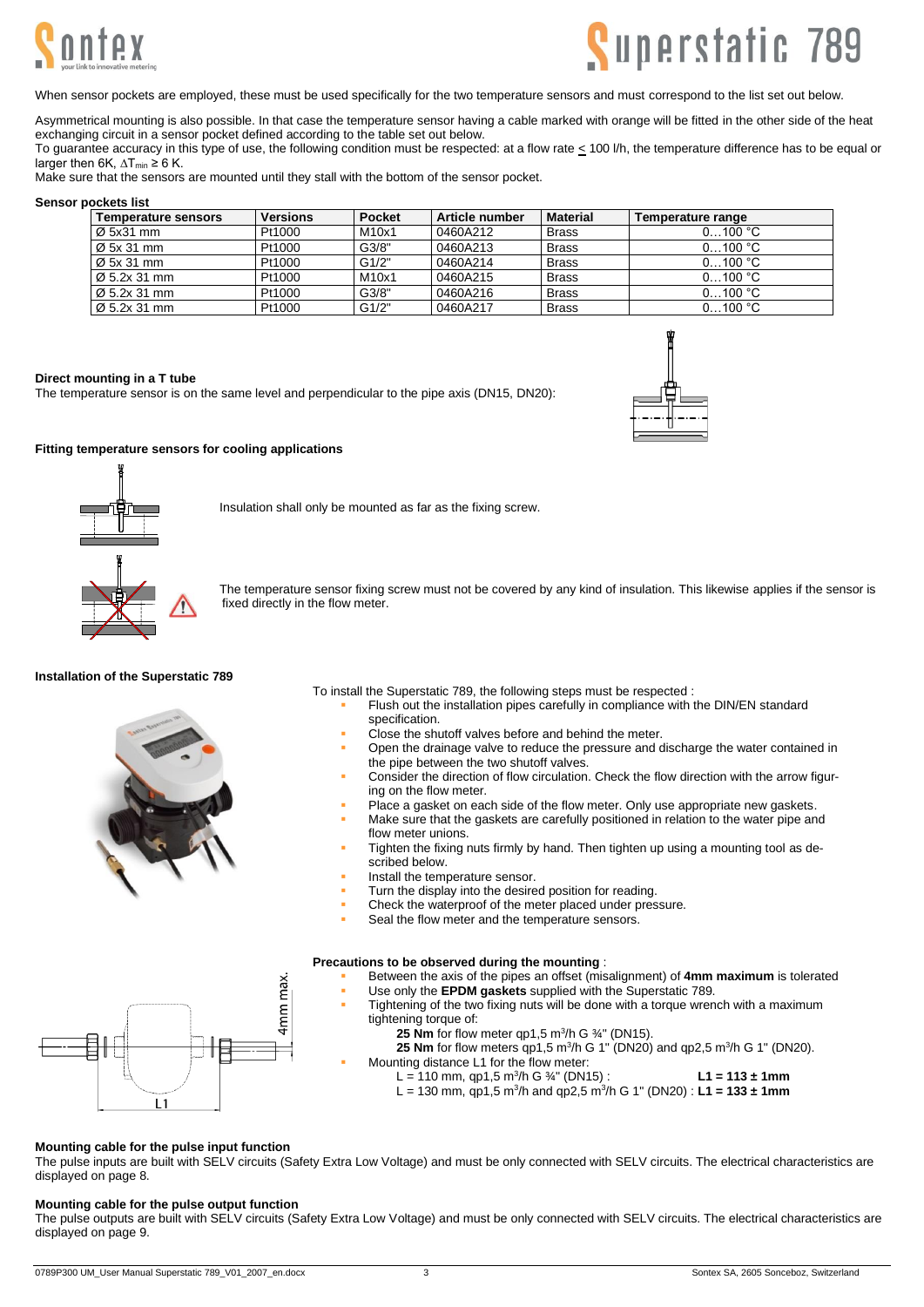

# **Superstatic 789**

## **Commissioning from the storage mode**

Ex works the flow meter can be in the storage mode, that is to say, it does not count and the display shows "Disabled". The storage mode is active as long as the meter is not sealed "Seal".

In the storage mode, the transition to "Config" menu is made with a short press on the orange navigation button. Another short press gives access to the whole sequence of the "Normal" mode.



In the "Config" menu (optionally available), a long press will change the settings below:

- Flow meter mounting position in the installation. Hot (HOT PIPE) or cold side (COLD PIPE).
- Energy unit (0.1kWh, 1 kWh, 0.001MWh, 0.01MWh, 0.001GJ and 0.01GJ).
- Volume unit (0.01 m3 and 0.001m3).

In the "Config" menu any inaction (i.e. with no pressure on the navigation button) lasting 3 minutes causes the automatic exit and returns to "Disabled". If changes were made in the "Config" menu, the data remain stored.



When "Disabled" is displayed, a long press on the navigation button validates the parameters of the flow meter. The indication "Seal" flashes four times on the display and it changes to "Normal" counting mode.

From that moment, **the storage mode ("Disabled" and "Config") is not accessible anymore.**

#### **Checking operation**

Make sure that the measurements indicated by the meter are coherent using the orange button which you will find on the meter. The following values can be shown on the LCD display: flow, power, hot and cold temperatures. The communication arrows permit display of the controls (inputs) and responses of the instrument (outputs). **All the display parameters will be used to check and adjust the installation. In particular, you must make sure that the maximum flow rate of the installation does not exceed the maximum flow rate authorised for the meter. To complete the functional analysis, the commissioning protocol can be saved using the Prog7x9 software via the optical interface.**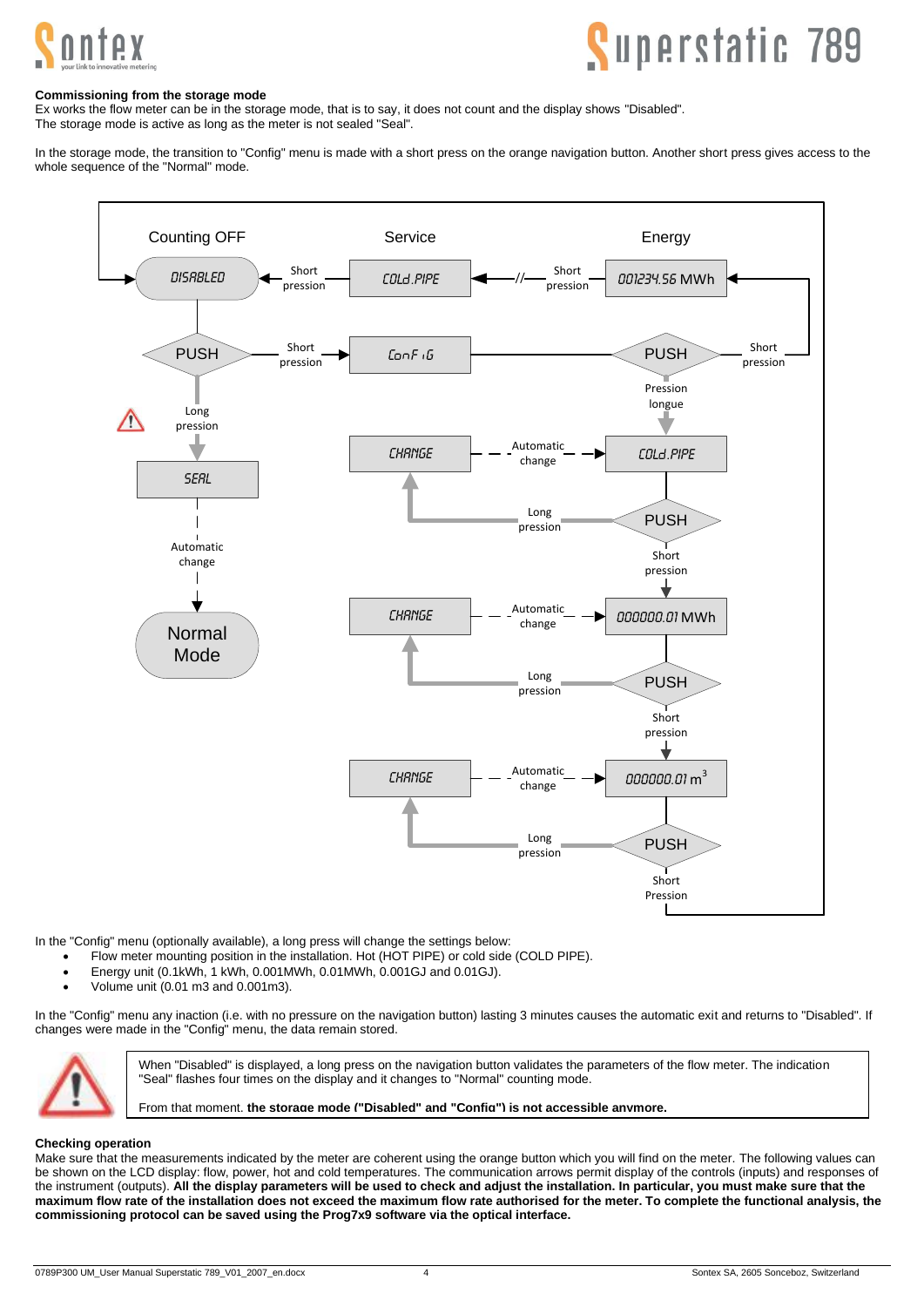



#### **Error codes**

The Superstatic 789 integrator displays an error message with the 3 letters "Err" and a code. If several errors occur at the same time, the different codes are added together.

The error is displayed in the first position of the display menu. It will still be possible to select all the other display menus by pressing the navigation button. If the navigation button is no longer pressed for a period of 3 minutes, the error code will automatically appear again in the first position of a display menu. Display of an error automatically disappears when the error is no longer present.<br>Frr 1: Flow bigher than 1.2 x gs or defective bydraulic sensor

*Err 1*: Flow higher than 1.2 x qs or defective hydraulic sensor.<br>*Err 2*: Measured temperature outside the homologated range

Measured temperature outside the homologated range or temperature sensor defective.

To make sure that the temperature sensors have not been cross during assembly, the temperature difference between the outward and return temperatures can be checked on the display. Depending on the use (thermal or refrigerating), this temperature difference may be either positive or negative.

#### **Display**

The Superstatic 789 LCD display has been designed to be large enough and perfectly readable by the user.



#### **Display sequence**

To display general data on the integrator, several windows have been created in the form of menu/sub-menu functions. Depending on the chosen version of the energy meter, some menus may be added.

The "Energy" window of the main menu is the basic display.

The navigation button enables the user to change from one menu to another and to access the different positions within a menu.

Short pressure on the navigation button permits transition from one menu to another or continuation to the next display while remaining in the same menu. Long pressure (> 2 seconds) on the navigation button gives access to sub-menu within a menu or enables the "Energy" window to be displayed from within a menu.

After 3 minutes, the display automatically reverts to the basic "Energy" window.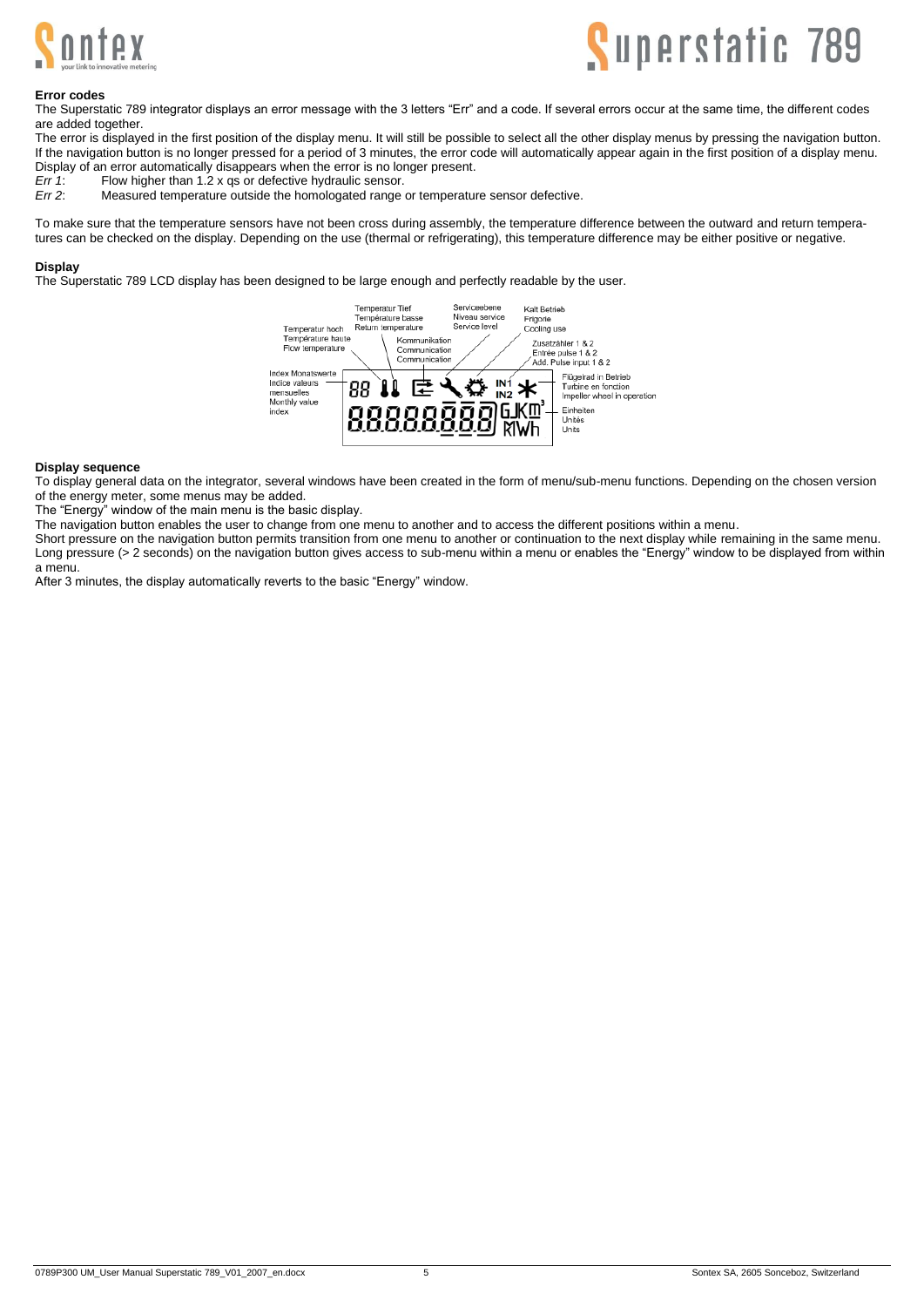

# Superstatic 789

## **Detailed display sequences in Normal Mode:**



… and continues …



## <span id="page-5-0"></span>*Pict. 1 LCD sequence diagram*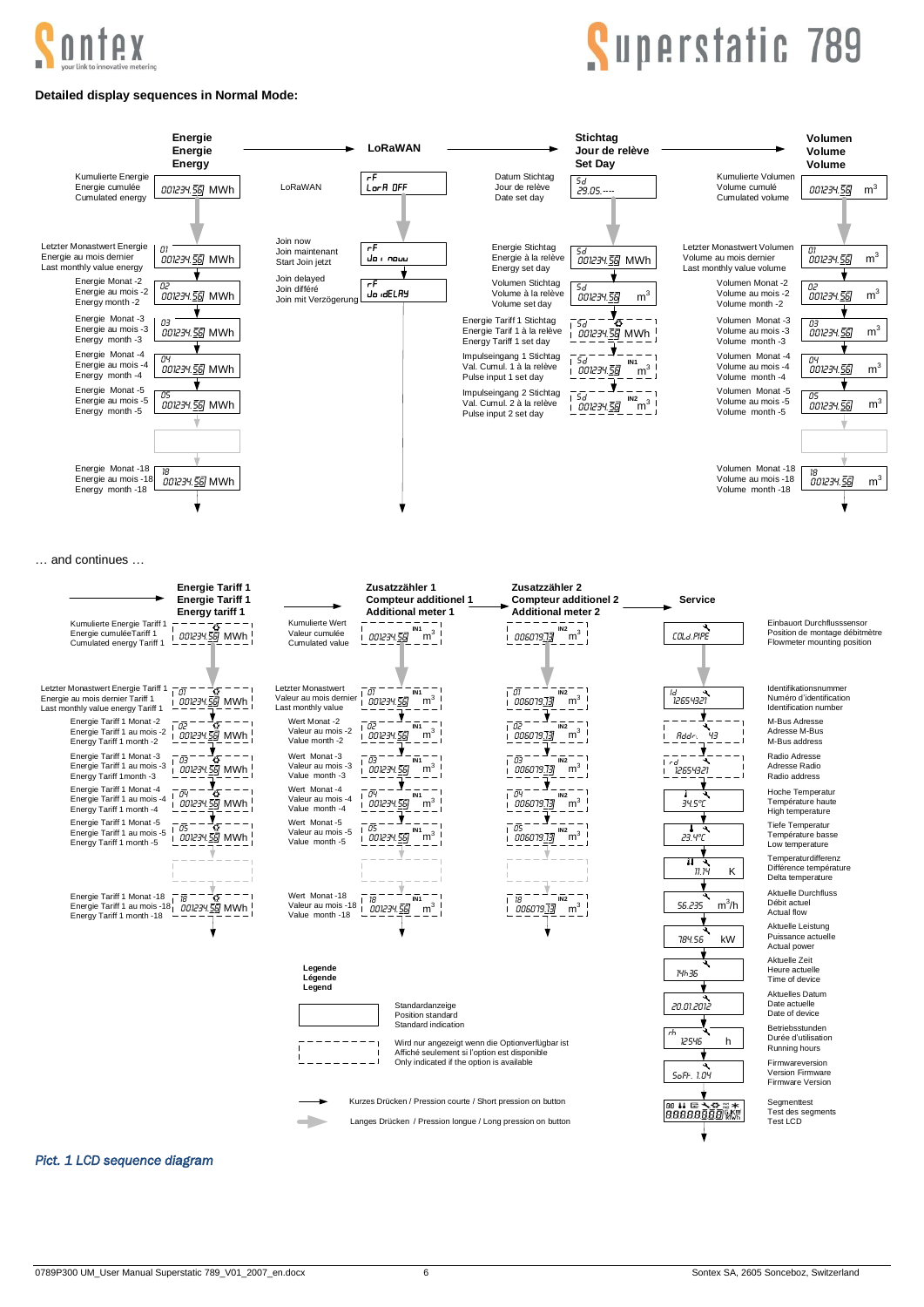



#### **Communication interface and options**

The communication interfaces are installed and pre-set in the factory. When ordering, you must specify the interface type: either remote powered M-Bus or Radio SONTEX, Wireless M-Bus (OMS), LoRaWAN or two pulse outputs.

#### **Pulse input function**

The Superstatic 789 offers the possibility of integrating up to two further pulse input from other meters, for instance a hot water and a cold water meter. The value of the pulse factor is programmable via the Prog7X9 software. By default, the pulse factor will be 1 Pulse/Unit for each pulse input.

The meter data are aggregated separately in totalizers and can be shown on the display as IN1 and IN2; they can also be transferred via the communication interface which is installed in the integrator. The Superstatic 789 is delivered with a cable length of 1.5 m for the input pulse signals.

#### **Pulse output function**

If ordered the Superstatic 789 offers the possibility of integrating two open collectors pulse outputs which can represent hot energy, cold energy or volume. Energy Meter – heating or cooling application:

| -                                      | Output S1 = Heating or cooling energy<br>Output $S2 = Volume$ |  |  |  |
|----------------------------------------|---------------------------------------------------------------|--|--|--|
| Mixed application heating and cooling: |                                                               |  |  |  |
|                                        | Output $S1$ = Heating energy                                  |  |  |  |
| ۰                                      | Output $S2 =$ Cooling energy                                  |  |  |  |

Whenever the smallest energy unit (hot or/and cold) or volume displayed on the screen is incremented, 1 pulse will be transmitted on the corresponding output cable S1/S2.

| Example for energy:              |                                                                             |
|----------------------------------|-----------------------------------------------------------------------------|
| Display 12345678 kWh             | $\equiv$ > output pulse value for energy = 1 kWh / pulse                    |
| Display 12345,678 MWh            | $\equiv$ > output pulse value for energy = 0.001 MWh / pulse                |
| Display 123456,78 GJ             | $\equiv$ > output pulse value for energy = 0.01 GJ / pulse                  |
| Example for volume:              |                                                                             |
| Display 12345,678 m <sup>3</sup> | $\epsilon$ = > output pulse value for volume = 0.001 m <sup>3</sup> / pulse |
| Display 123456,78 m <sup>3</sup> | $\equiv$ > output pulse value for volume = 0.01 m <sup>3</sup> / pulse      |
|                                  |                                                                             |

The Superstatic 789 is supplied with a cable length of 1.5 m for pulse outputs. Electrical characteristics of the pulse outputs: open collector 1 Hz 500 ms.

#### **Optical interface**

The optical interface is available on every Superstatic 789.

Communication between the Prog7X9 software and Superstatic 789 can be done by means of an optical coupler.

The Prog7x9 software is mainly used to configure the non-metrological parameters and for readout.

The transmission speed is set at 2400 bauds and cannot be changed.

We recommend the use of optical couplers supplied by[: www.petechnik.de](http://www.petechnik.de/)

Should communication problems occur, please refer to the document User Guide Prog7X9 (integrated as PDF in the software).

For the optical probe listed below, we have noted the filters needed to permit correct communication with Prog7X9 software:

| Optical probe                   | l Filter  |
|---------------------------------|-----------|
| P+E Technik: "K1-98" or "K1-06" | No filter |
| P+E Technik: "K01-USB"          | No filter |

## **SONTEX Radio**

The SONTEX Radio communication interface supports communication between all Sontex products having this interface. It must be specified when ordering. The radio module will then be installed and configured in the factory.

The SONTEX Radio interfaces make use of a bi-directional radio technology which is a highly reliable and performant solution for a remote metering system (fixed or mobile). The technology employed is based on MFD and Radian 0 protocols and works at a frequency of 433.82 MHz.

The products fitted with this Radio module can be accessed 365 days a year from 06:00 to 20:00.

The radio address is displayed in the Service menu if it corresponds to the serial number of the Superstatic 789.

**Technical data of the radio communication system:**

Bi-directional communication; FSK Modulation; Frequency 433.82 MHz; Radian 0 radio protocol.

#### **The life cycle is calculated for normal metering. Factors such as: the environmental temperature during use, the number of readings taken etc. influence the battery service life.**

### **Wireless M-Bus Radio**

The Wireless M-Bus module is used to transfer data according to the wM-Bus (EN13757-4) radio communication protocol and in compliance with the OMS (Open Metering System) Release V3.0.1. To have this interface provided in the Superstatic, it is necessary to specify when ordering. The Wireless M-bus module will be installed and configured at the factory. A specific notice will be added to the standard documentation.

#### **Powered remote M-Bus**

The powered remote M-Bus communication interface is a serial interface which permits communication between different M-Bus devices via a central M-Bus station. It must be specified when ordering. The powered remote M-Bus module will hence be installed and configured in the factory.

By default, the primary address will be configured with the address 0 and the secondary address will correspond to the serial number of the Superstatic 789. To change the value of the secondary address, you must use the Prog7X9 software or send M-Bus specific orders. The secondary address corresponds to the identification field ID. The primary address is displayed in the Service menu with the indication [Addr:].

### **Technical data for the M-bus communication system:**

M-Bus protocol compliant with standard EN 1434-3; free potential interfacing without polarity (the voltage measured on the last device must exceed 36VDC); transmission speed 300/2400 Baud; variable data structure. **A M-bus device is seen as two M-Bus charges by the Master.** Type of cable recommended: telephone cable JYStY N\*2\*0.8 mm2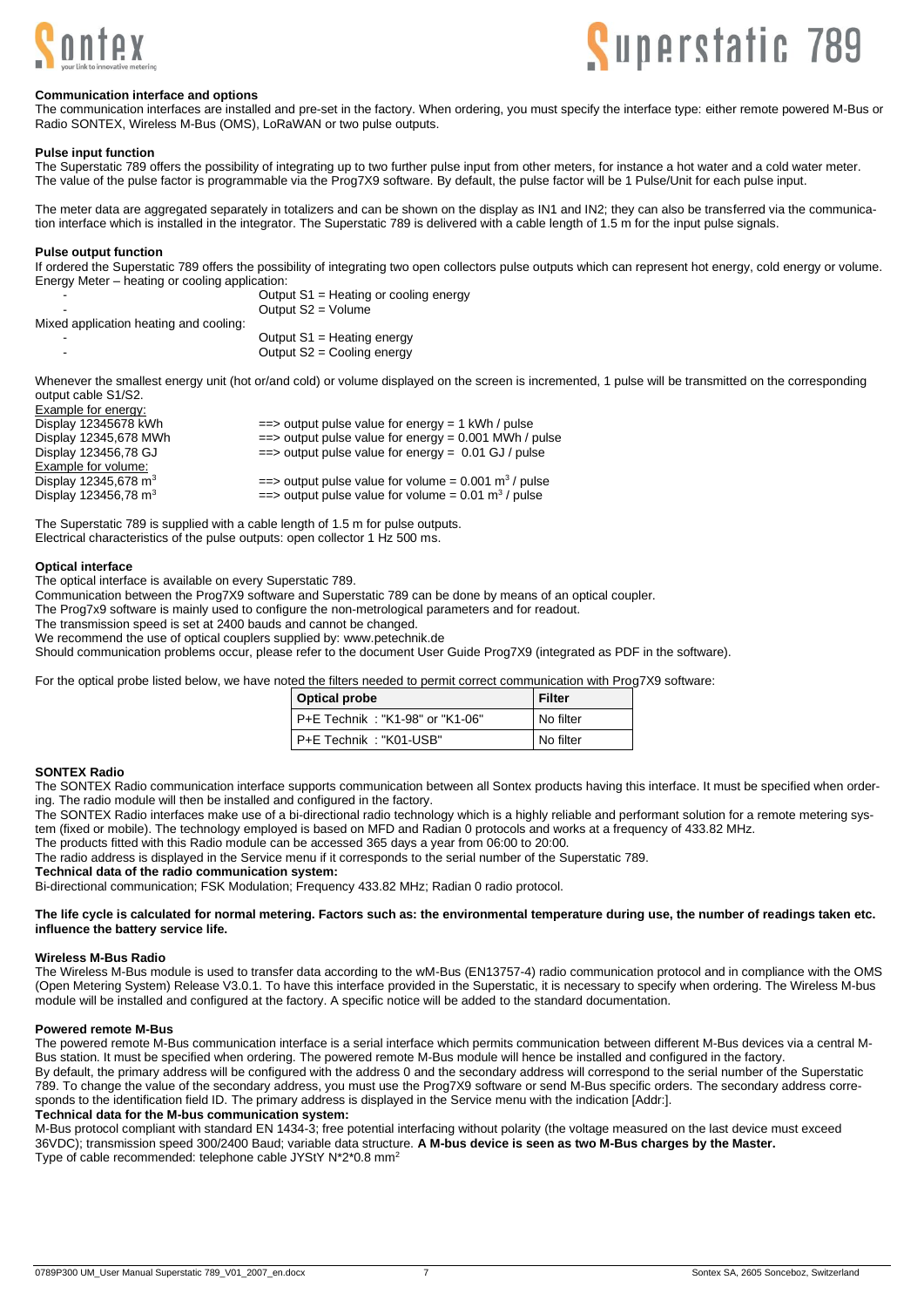



### **LoRaWAN**

A LoRa-enabled device can be identified as such if the product label bears the "LoRa" marking. First and foremost LoRa device must be registered with a LoRaWAN (Prog7x9). The actual admission of the device will happen with the JOIN procedure, which can be started from the Prog7x9 GUI software, or initiated on the device via the LCD.

The sequence can be checked in the picture Pict. 1 [LCD sequence diagram,](#page-5-0) or follow the following pictures:



A LoRa-enabled device can be identified as such if the product label bears the "LoRa" marking



With short presses of the orange button browse for "LorA OFF" (LoRa OFF): …

Press long to confirm and …



get to choose either the option "Joi now" (JoinNow): …

Press long to confirm …



… or if you want to start the Join procedure with a delay press again to get to "JoidELAY" (Join-Delay):

Press long to confirm.

…

#### **Security seals**

As sealing varies from country to country, local regulations must be followed. To protect the system against all unauthorised manipulations, the energy meter, the connection screws, the temperature sensors and the sensor pockets must all be sealed. The seals may only be removed by authorised persons. In the event of failure to comply with this instruction, the guarantee obligation will lapse. It is important for the wire seal to be as short as possible so that it is slightly taut. This is the only way of preventing malicious interference.

A factory seal (2) will be applied to the temperature sensor mounted in flow meter. To mount the temperature sensor on the other side of the installation,

the Sontex seal (S written in black on a grey background). **The seal supplied with the meter must be used.** The detector support fitted on the flow sensor can't be removed without being damaged or broken.

Position of the seals:



Seals installed in the factory on flow meter (1) and temperature sensor (2) of the Superstatic 789



Metrological seal applied in the factory on the integrator